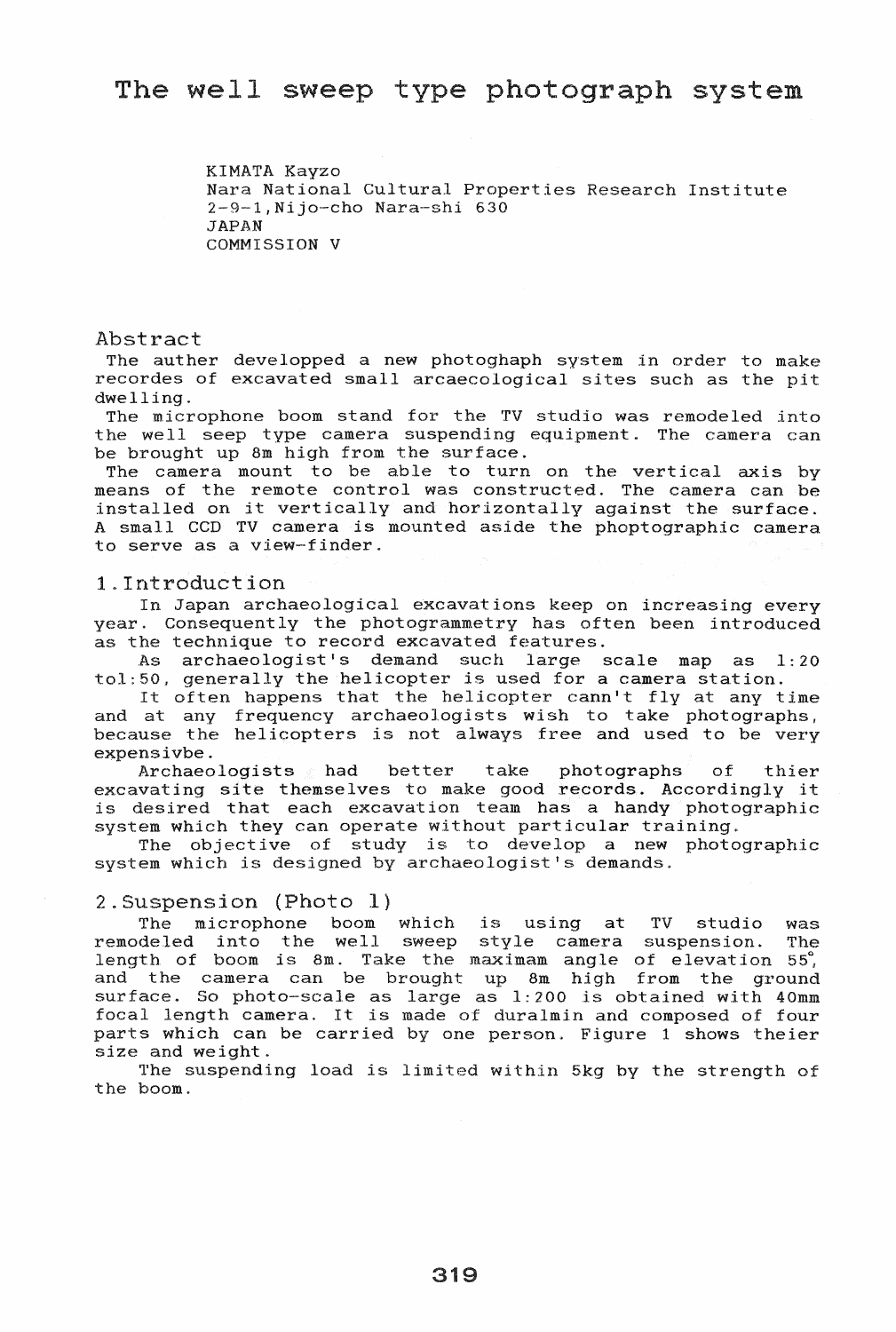Photo 1 New Photograph System



3.Camera mount (Photo 2,3,4,5)

The camera mount to be able to turn on vertical axis by means of a micromotor remote controlled was constructed. The photographic camera and CCD TV camera which serve as a viewfinder can be installed on it vertically or horizontally against the surface.

Because of suspending load's limit, camera mount have to be lightened. A Hasselblad MK-70 weighs 2.8kg, and a CGD TV camera O.7kg, consequently it must be lighter than 1.5kg.







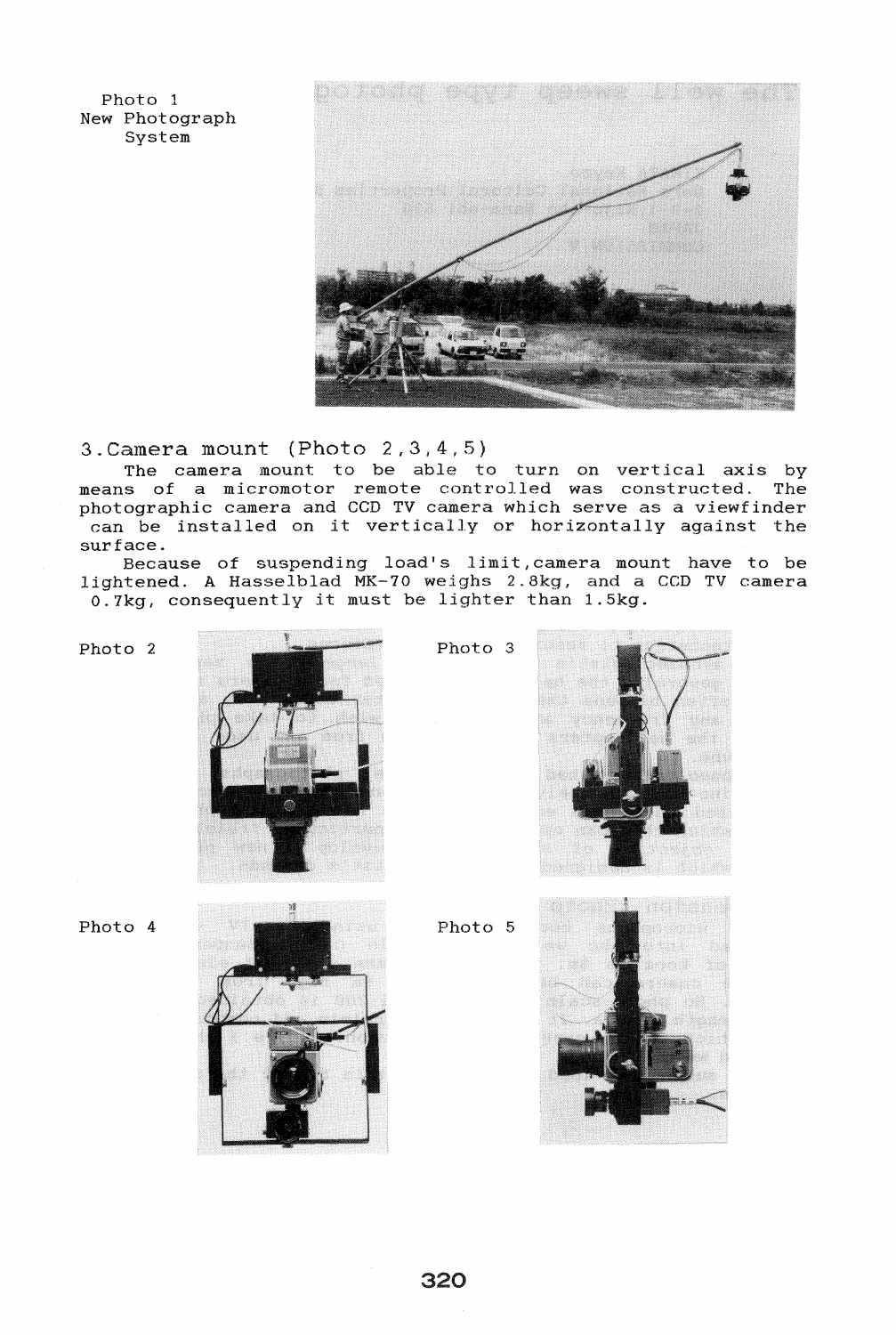4.Camera

Hasselblad MK-70 and MKW are excellent for the photogrammetry, but archaeologists can hardly get them because of theier high prices. Low price camera is the most important factor to generalize this system.

In order to ascertain which camera is better for the<br>ogrammetry,comparative studies on the performance of photogrammetry,comparative studies on the performance of non-metric cameras(Hasselblad 500EL, PENTAX PAMS645, MAMIYA 645, BRONICA SQAmR) in the analytical orientation has executed and proved that any camera are applicable to the photogrammetry with sufficient accuracy, if the analytical plotter is used. (table 1) By the way, PENTAX PAMS645 has four side fiducial marks and the vacum system, the reseau plate is built in BRONICA SQAmR.

Table1. Residual errors (standard deviation)in analytical orientation(PAT-B)

|             | 500EL | <b>MAMIYA</b> | BRONICA   PENTAX |      | MKN       |
|-------------|-------|---------------|------------------|------|-----------|
| $\times$ mm | 0.6   | 0.8           | 0. 6             | 2, 9 |           |
| Υmm         |       | 1.7           | 1.5              | 2.1  | $(1 \ 9)$ |
| $\angle$ mm |       | - 11 - 5      | 2.6              |      |           |

## 5.Control(Photo6,7)

Turning of the mount and shutter are controlled by using the remote control box. There are four cables between the mount and ground system. Tow of them are for electric power suply to the micromotor and CCD TV camera. Others are a shutter release and a image carrier from the CCD TV camera to the monitor. They do no

look smart, but easy to make as well as cheap. Radio control system needs two batteries for the CCD TV camera and the micromotor. Adding them to cameras and mount, theier weights are far heavier from the limit.



Photo 6 Control Box Photo 7 Monitor TV set 6inch type

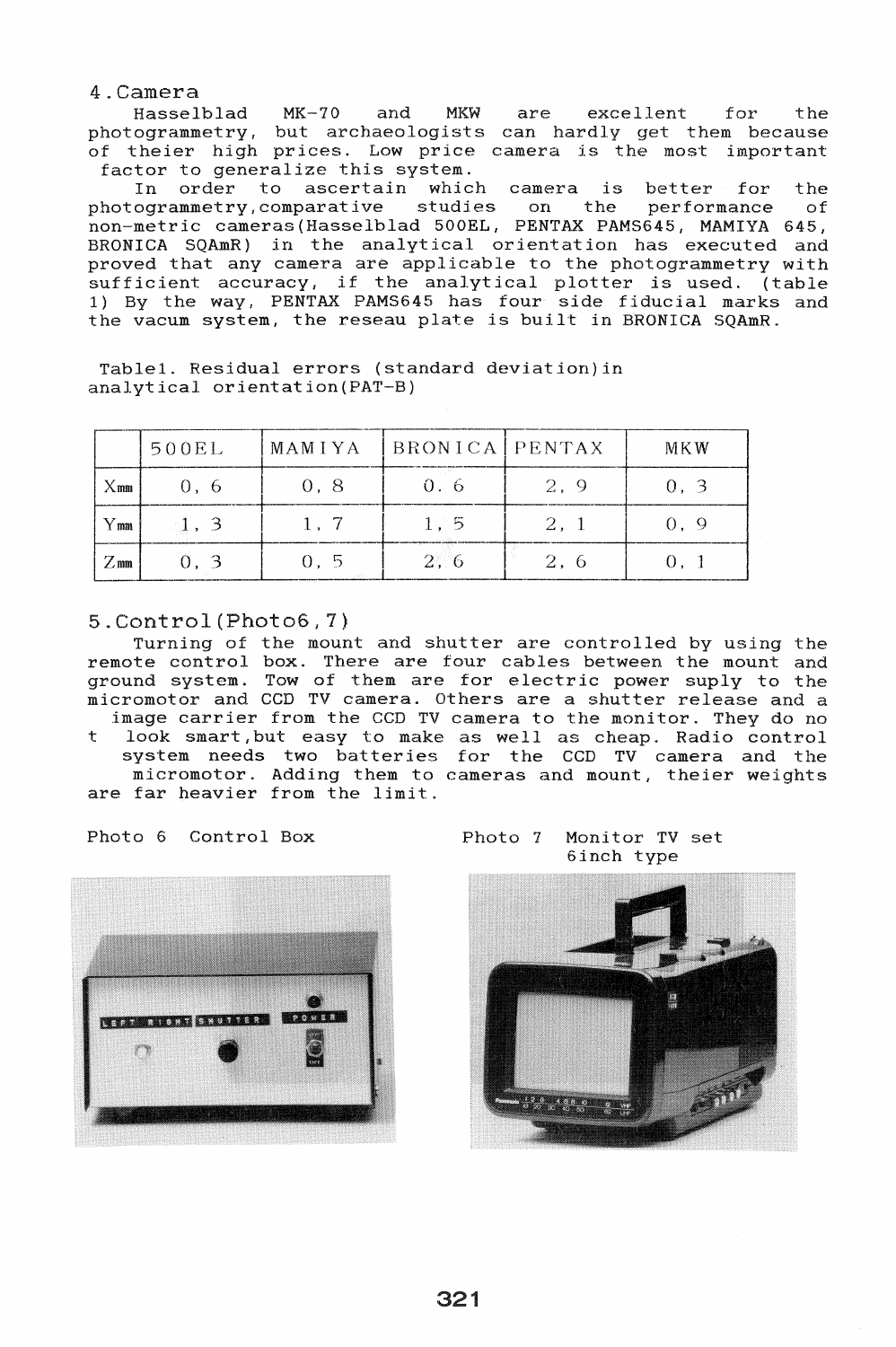## 6.Conclusion

This system is possible to set-up in several minutes and to carry by four persons. This is the most suitable system to<br>acquisit stereo-photos of small sites such as the pit acquisit stereo-photos of small dwelling. (Photo 8) In the case that walls stand on the steep cliff, and ther is no place to set camera. If this system is set on the top of walls and the boom is streched on the valley, and cameras are turned toward walls, you can obtain stereo-photos of them. (Photo 9)1 That is a great advantage of this system.

Photo 8 An excvated pit dwelling





BRONICA HASSELBLAD MKW